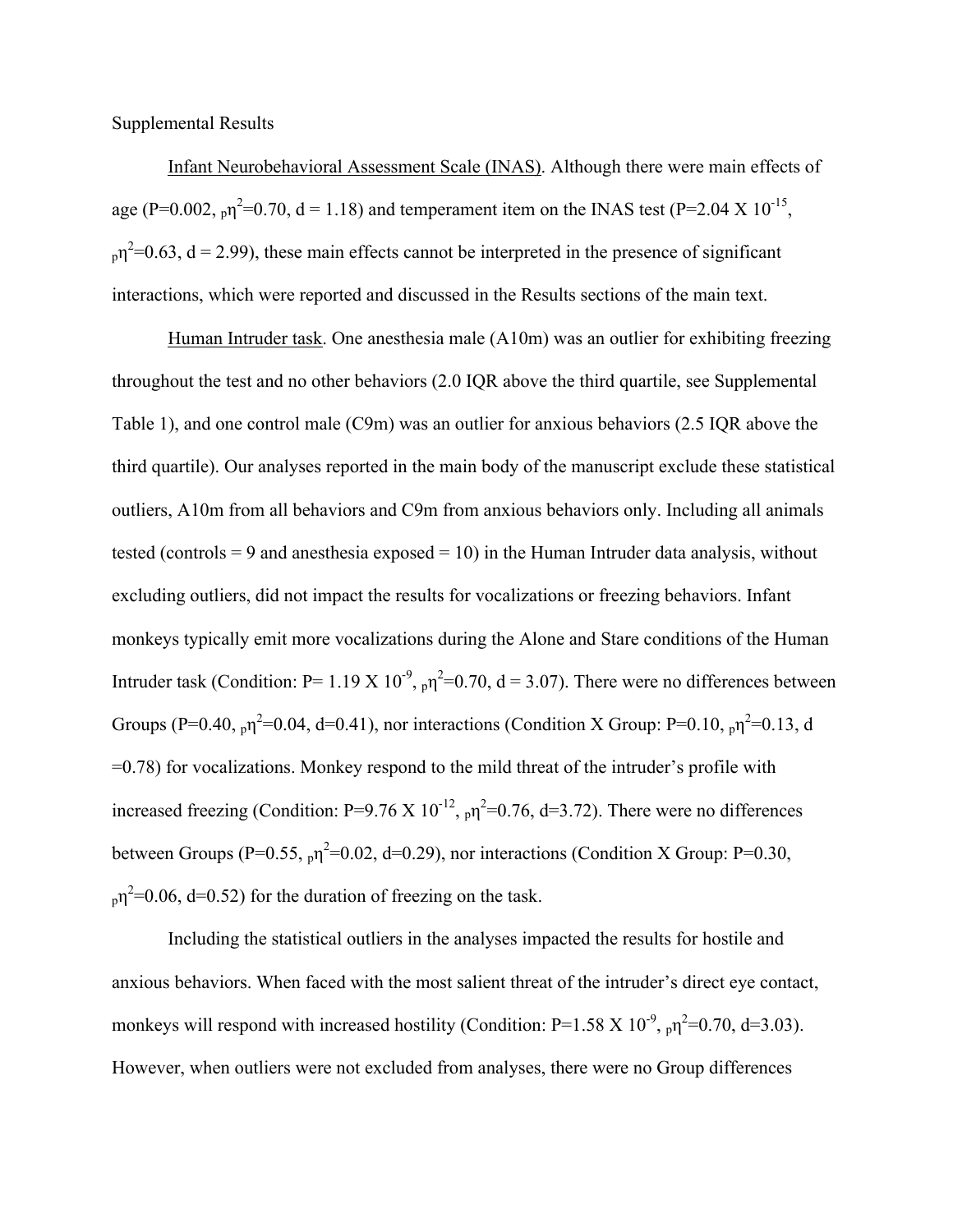$(P=0.18, pT^2=0.10, d=0.66)$  nor interactions (Condition X Group: P=0.81,  $pT^2=0.007, d=0.17$ ) for hostility. Similar to hostility, monkeys typically express increased anxious behaviors during the Stare condition (Condition: P=1.35 X  $10^{-13}$ ,  $\mu$ m<sup>2</sup>=0.83, d=4.22). However, when outliers were not excluded from analyses, there were no Group differences (P=0.36,  $_{p}n^{2}=0.05$ , d=0.44) nor interactions (Condition X Group:  $P=0.99$ ,  $_{p}$  $\eta^{2}=0.0002$ , d=0.03) for anxiety-like behaviors.